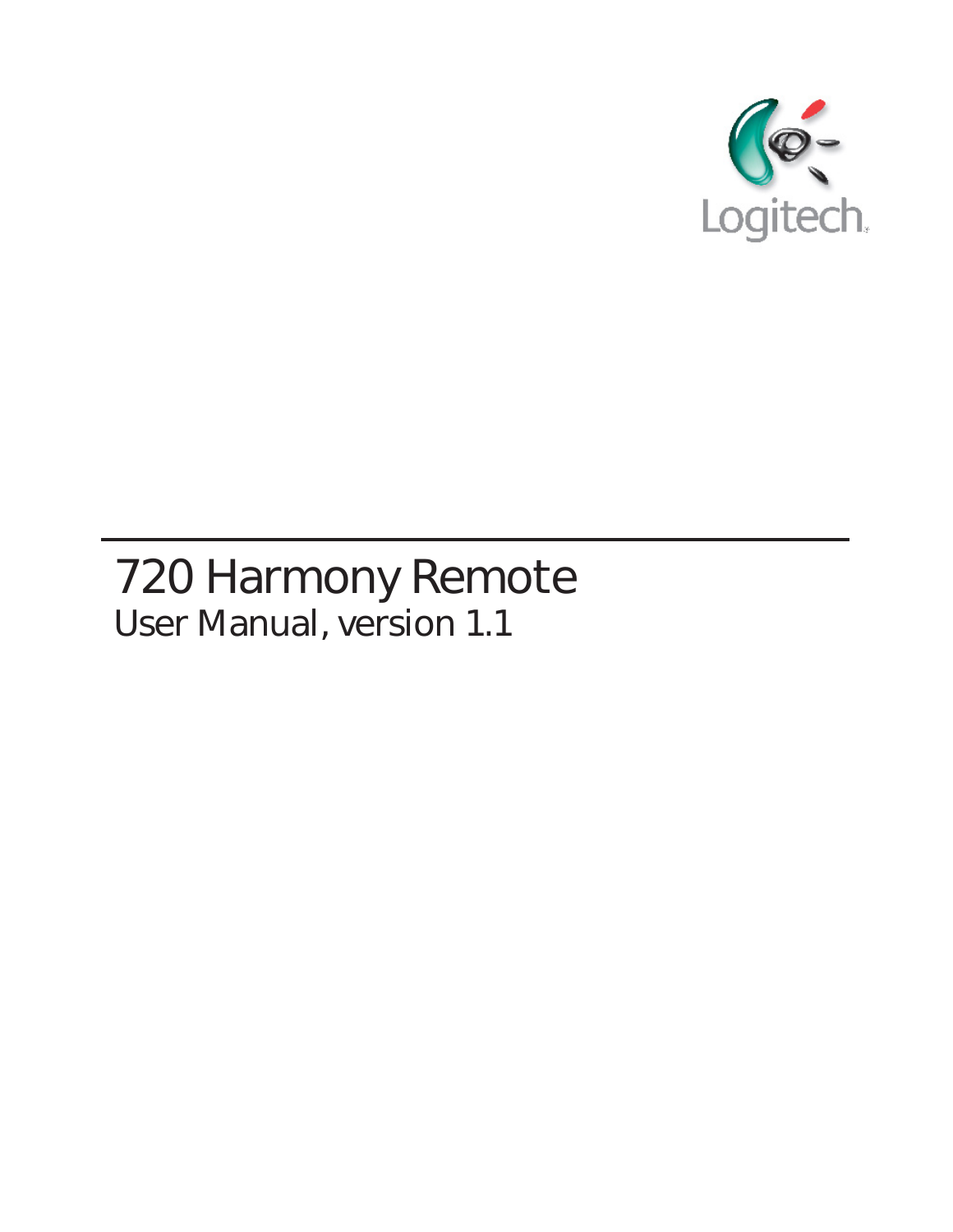## **Table of Contents**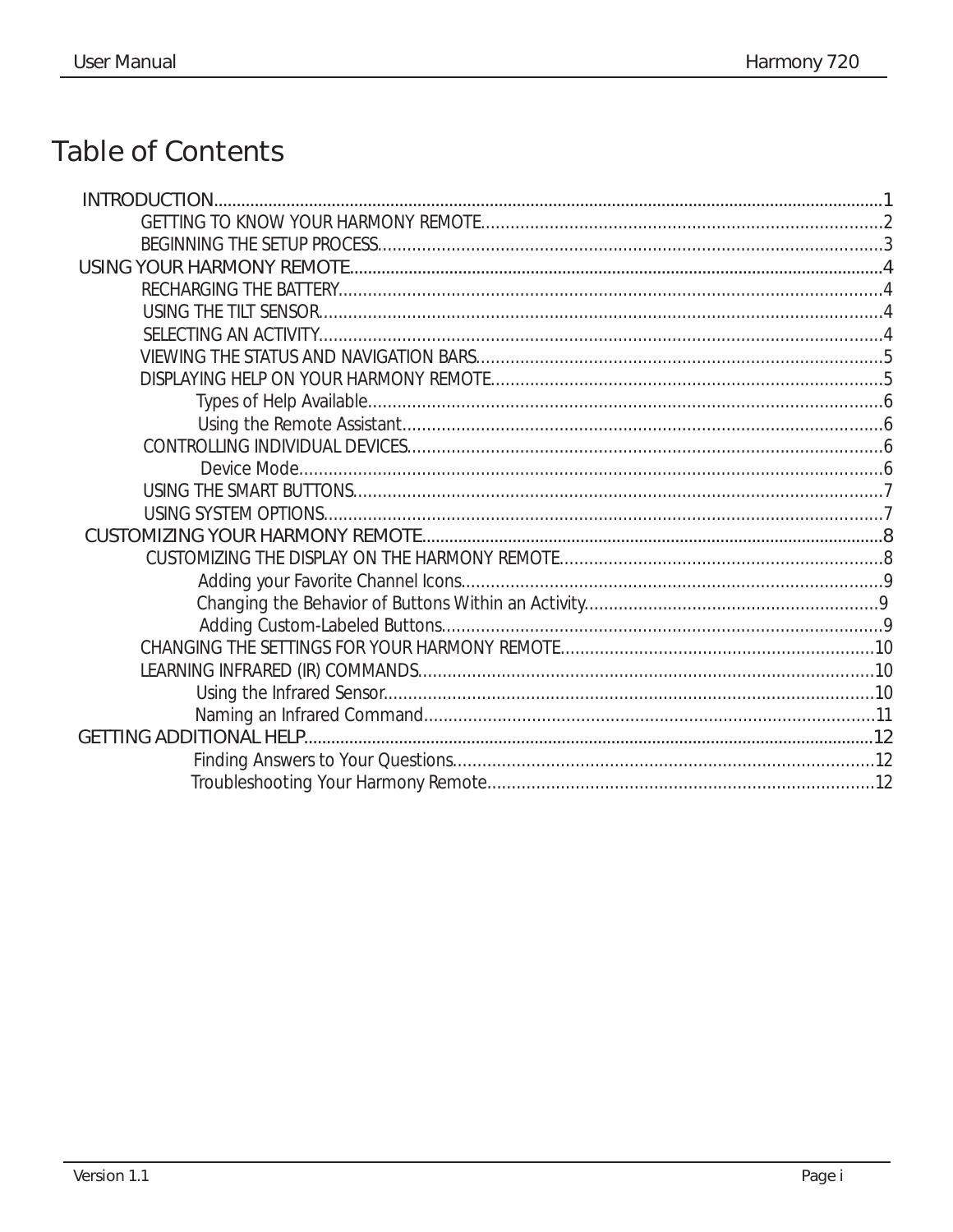## <span id="page-2-0"></span>**Introduction**

Congratulations on the purchase of your Harmony remote! This User Manual will introduce you to the basic online setup process, customizations and main features of your Harmony remote.

If in doubt about how to set up your Harmony remote, follow the information and instructions using the Logitech Harmony remote software (also referred to as Harmony remote software).

The Harmony remote is an Internet-powered universal remote control. Your Harmony remote can control most devices that understand infrared (IR) signals.

The configuration of your Harmony remote is simple:

- You will be prompted to answer questions about your entertainment devices to create your own personal Harmony remote configuration.
- Your answers will provide us with a description of the entertainment devices you want to control, how they are set up, and your preferences for controlling them.
- If one of your devices is not in the Harmony remote's database, the Harmony remote software will learn about your device and add it to your configuration.
- Once you have told us about your devices, you will then be guided through setting up Activities. Creating Activities is simple: you will be prompted to indicate the devices you use within an Activity and how you want to control specific features, such as the volume, within that Activity.
	- An Activity is a set of commands the Harmony remote sends to your entertainment system to turn on the necessary devices.
	- Once you have selected an Activity, you are in Activity mode, and the functionality of each button on your Harmony remote is automatically configured for that Activity.
	- Additionally, the display buttons will give you access to other commands for that Activity, which cannot be set to the standard buttons.

#### Example

 For the Watch Television Activity, the Harmony remote sends commands to your entertainment system to turn on the necessary devices so you can watch television. The remote will auto matically be configured for the Activity based on the answers you selected during the online setup process for the Activity.

At the end of the setup process, you will have your own configuration loaded in your Harmony remote. Use your Harmony remote software to:

- Customize any of your Harmony remote's features.
- Add more entertainment devices.
- Add more Activities.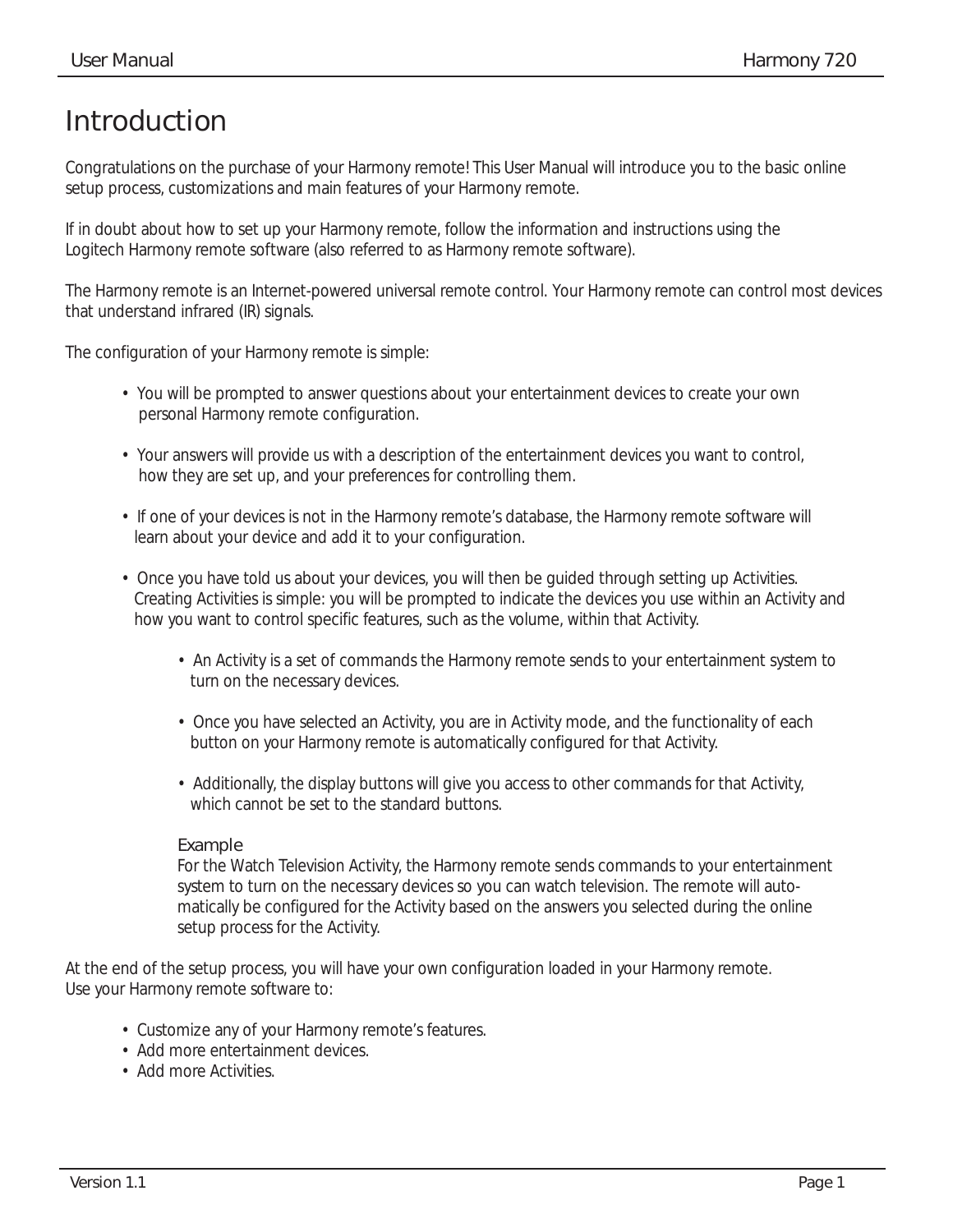## <span id="page-3-0"></span>**Getting to Know Your Harmony Remote**

Many of the Harmony remote's buttons are standard remote buttons. However, there are buttons and other hardware that may not be so familiar to you. The extra buttons and hardware give you access to the special features of the Harmony remote.



**A.** USB Connector: Connect one end of the USB cable to this connector and the other end to your computer so that you can download your configuration using the Harmony remote software.

**B**. Power Button: Turns all devices off with one button press.

**C**. ACTIVITIES: Press Activities to view a list of Activities you have added. Press the display button next to the Activity you want and the Harmony remote will set up your entertainment system.

**D**. DEVICES: Lists all your devices on the display, and allows you to select and directly control any device.

E. HELP: Asks you simple questions so that your Harmony remote can fix problems you are having within an Activity.

**F**. Display: Shows a list of your Activities and devices, help, infrared (IR) commands and any available listings.

**G**. Display Buttons: Use the buttons at the side of the display to select the corresponding command.

**H**. Left/Right Arrow: Allows you to view more options on the display.

**I**. Smart Buttons: While there is a default setting for the buttons in most Activities, you can customize these buttons to send different commands.

**J**. PREV: Goes to previous television channel.

**K**. MENU: Gives you access to the menu system on a device, if you have a device with this feature.

**L**. EXIT: Exits from the Guide feature.

**M**. GUIDE: Gives you access to view program listings, if you have a device with this feature.

**N**. INFO: Gives you additional information on program listings, if you have a device with the Guide feature.

**O**. Infrared Learning Port: The Harmony remote uses this port to learn commands from your original remote.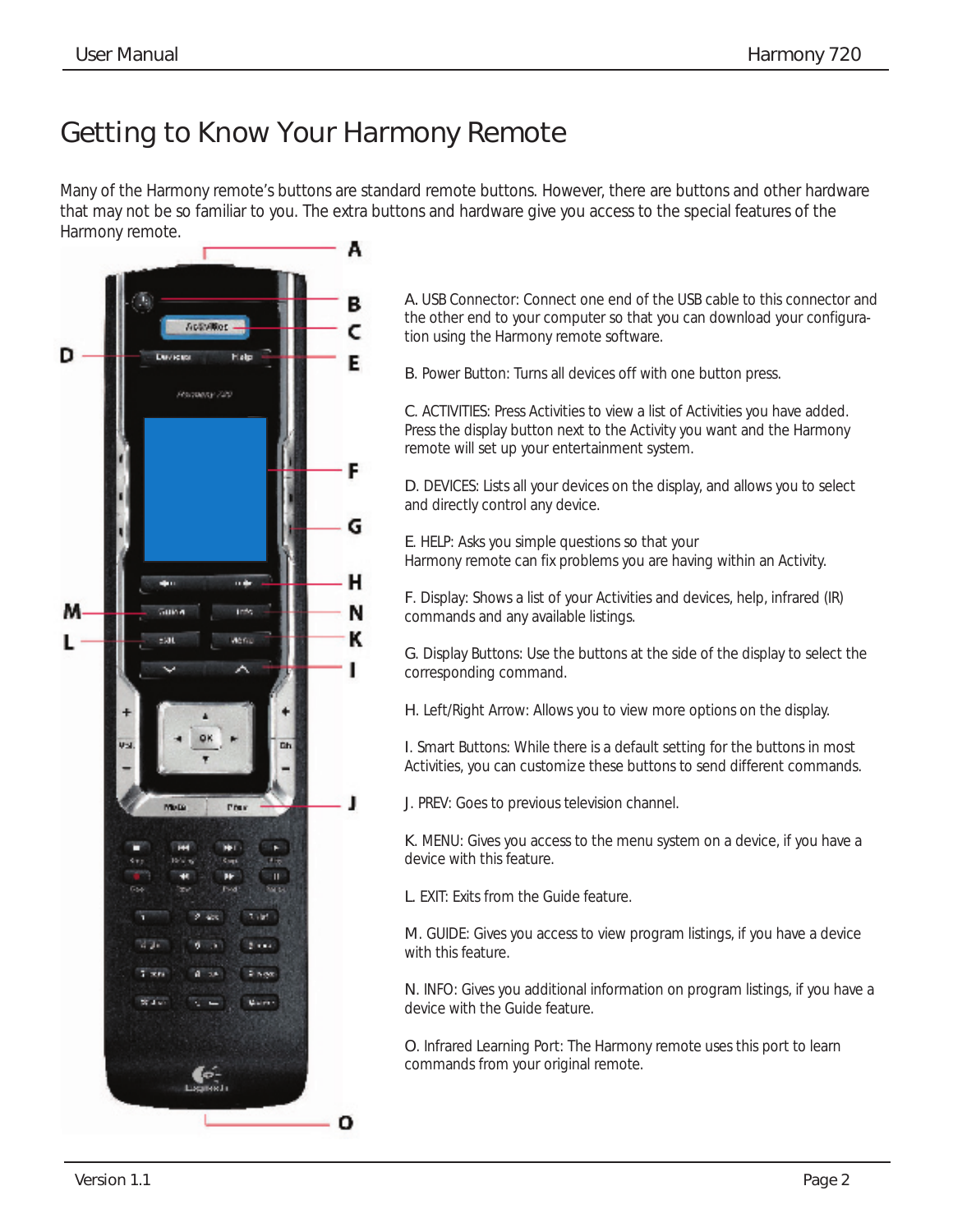## <span id="page-4-0"></span>**Beginning the Setup Process**

Once you have installed the Logitech Harmony remote software, connect your remote and you will be guided through a series of question-and-answer steps to complete the online setup process:

**Login Information:** Create your login information.

**Check Connection:** Ensures your computer and your Harmony remote are communicating properly.

Set Up Devices: Helps you provide us with information about the devices in your personal home theater system.

**Set Up Activities:** Helps you provide us with information about the way your devices work together to perform Activities (e.g. Watch Television Activity).

**Update Remote:** Updates your remote with your personal settings.

**Note:** When using the Harmony remote software, click **Help** to view specific help for the step you are on.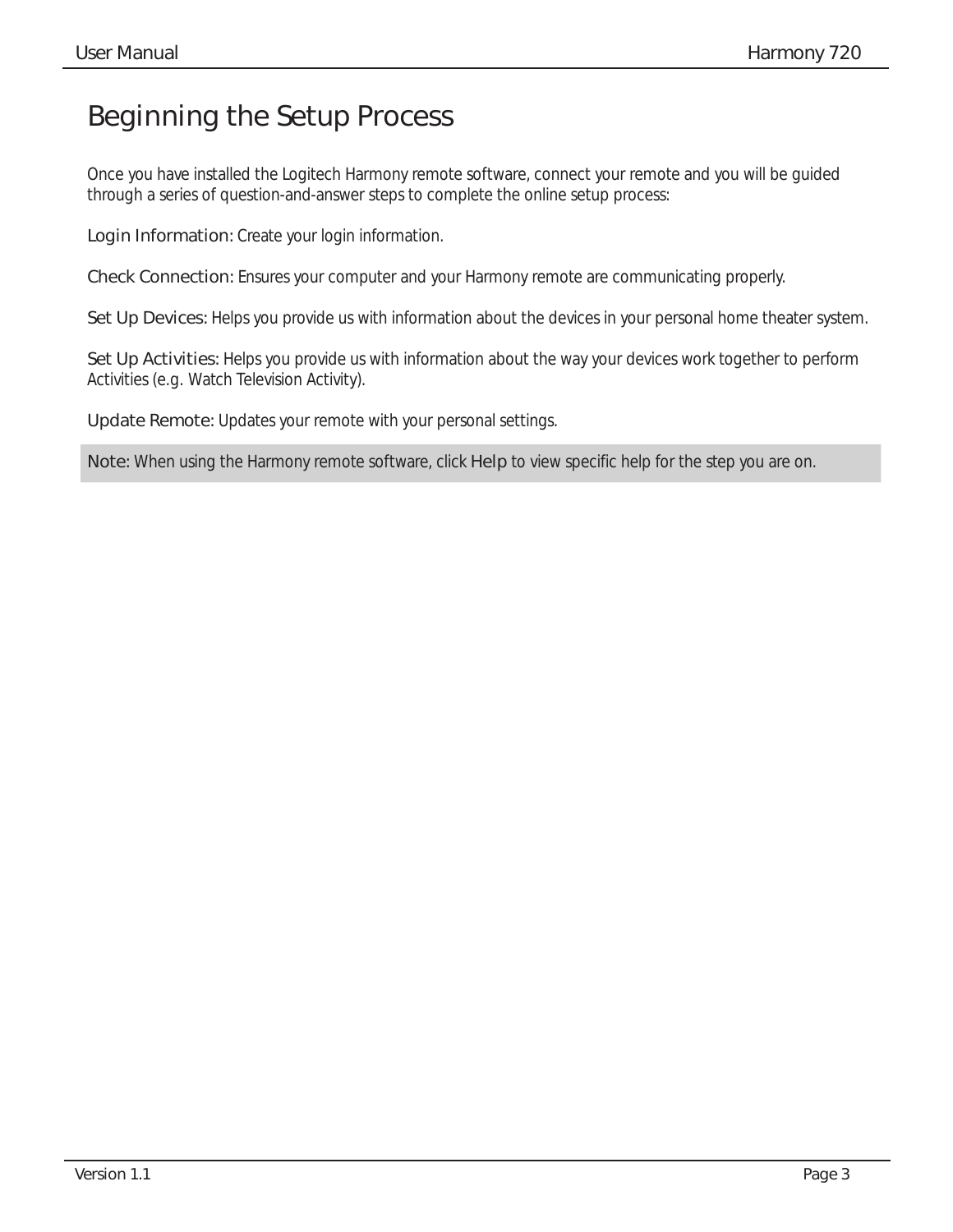## <span id="page-5-0"></span>**Using Your Harmony Remote**

This section provides you with information that will help you use your remote.

### Recharging the Battery

Place your remote in the base station to charge. While the remote's battery is charging:

- The display and its backlight, and the keypad backlight remain on.
- The battery level icon in the status bar flashes when the battery is still charging or will display a full battery level when charging is complete.



When the battery is low, the display will flash a message to remind you to charge the battery.

### Using the Tilt Sensor

When you pick up the remote slightly tilted, the display will automatically turn on and the keypad light up.

 Note: Whenever you pick up the remote from the base station, or replace it in the station, you will hear a beep.

Use the Harmony Remote Software to enable/disable these features.

### Selecting an Activity

View the Activities you have added by pressing the Activities button. The display will then list the Activities you have added. Press the corresponding display button next to the Activity you want to start.

As a default, when you select an Activity, you will see a message on the remote's display reminding you to keep the remote pointed at your entertainment system while the Activity starts. This helps ensure that all infrared (IR) signals are properly sent.

Use the Harmony Remote Software to turn on/off the "Starting Activity" message.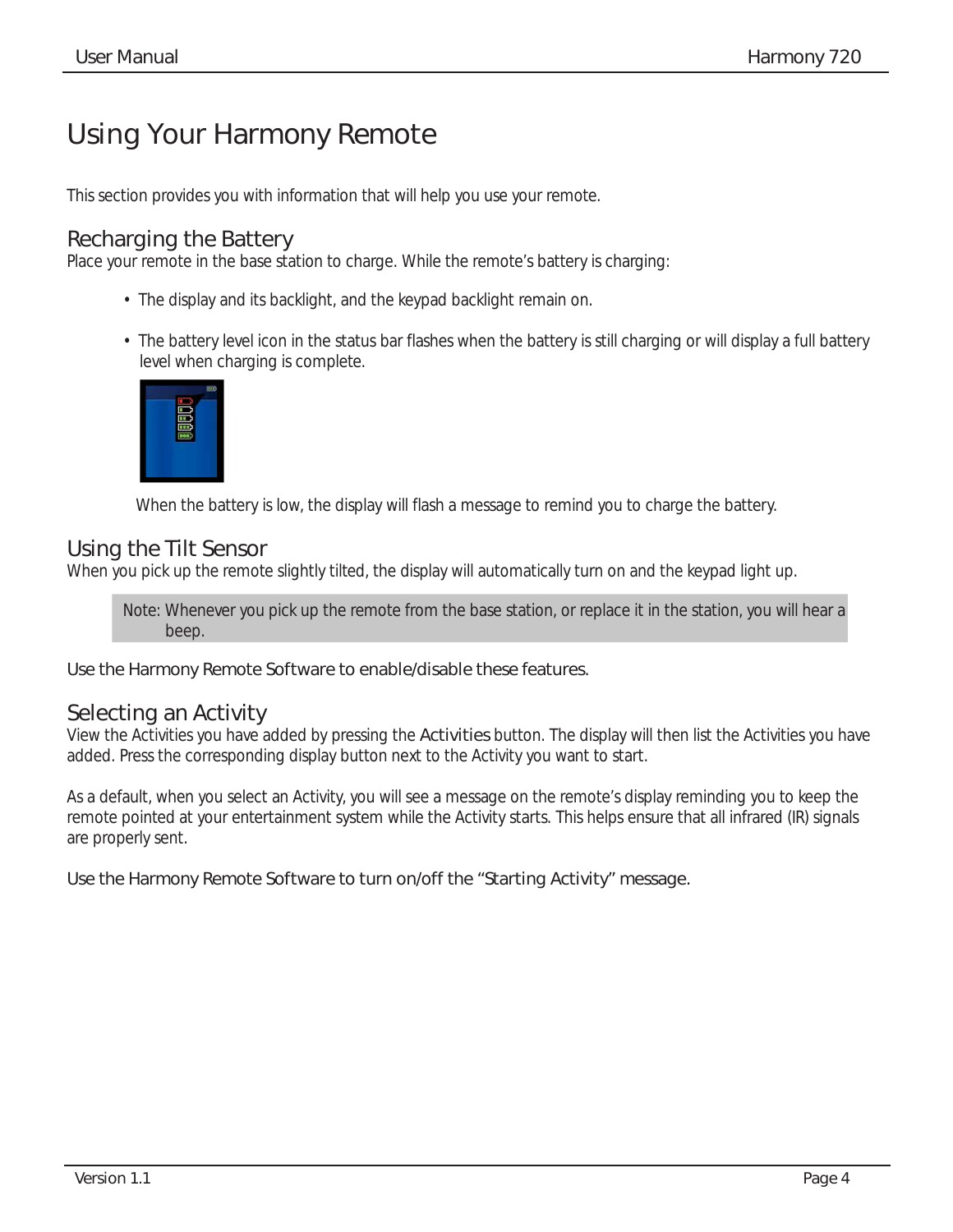## <span id="page-6-0"></span>**Viewing the Status and Navigation Bars**

The status bar provides users with important information such as:



- **A**: Date and time
- **B:** Indicator if the USB is attached
- **C:** Indicator when infrared (IR) commands are being sent to your devices
- D: Battery indicator (battery's power)
- **E:** Activity you are in (if applicable)

The navigation bar displays information such as:

 • **F:** The number of screens available in a menu, and the screen currently displayed

## **Displaying Help on Your Harmony Remote**

From time to time when you select an Activity, the Activity may not work. This can happen when the Harmony remote sends many infrared commands to set up all your devices for an Activity, but one or more devices are not receiving some commands. The Harmony remote is then "out of sync" with your devices (e.g. it thinks one of your devices is on, but it is actually off). Some of the reasons the Harmony remote can become "out of sync" with your system are:

- Someone walks between the Harmony remote and your entertainment system while an Activity is starting.
- You point your Harmony remote away from your system while an Activity is starting.
- There is an object blocking the line-of-sight between your Harmony remote and the system.
- You are very far away from your entertainment system.

You will need to use the Help button on your Harmony remote to resynchronize the remote with your devices. Before re-synchronizing, ensure the cause of the problem has been addressed.

#### Example

Remove all obstructions so that the entertainment devices can receive the infrared commands from the Harmony remote.

Note: If your devices are no longer responding consistently to your Harmony remote, but were doing so before, you may need to recharge the battery.

To resynchronize:

1. Press the Help button.

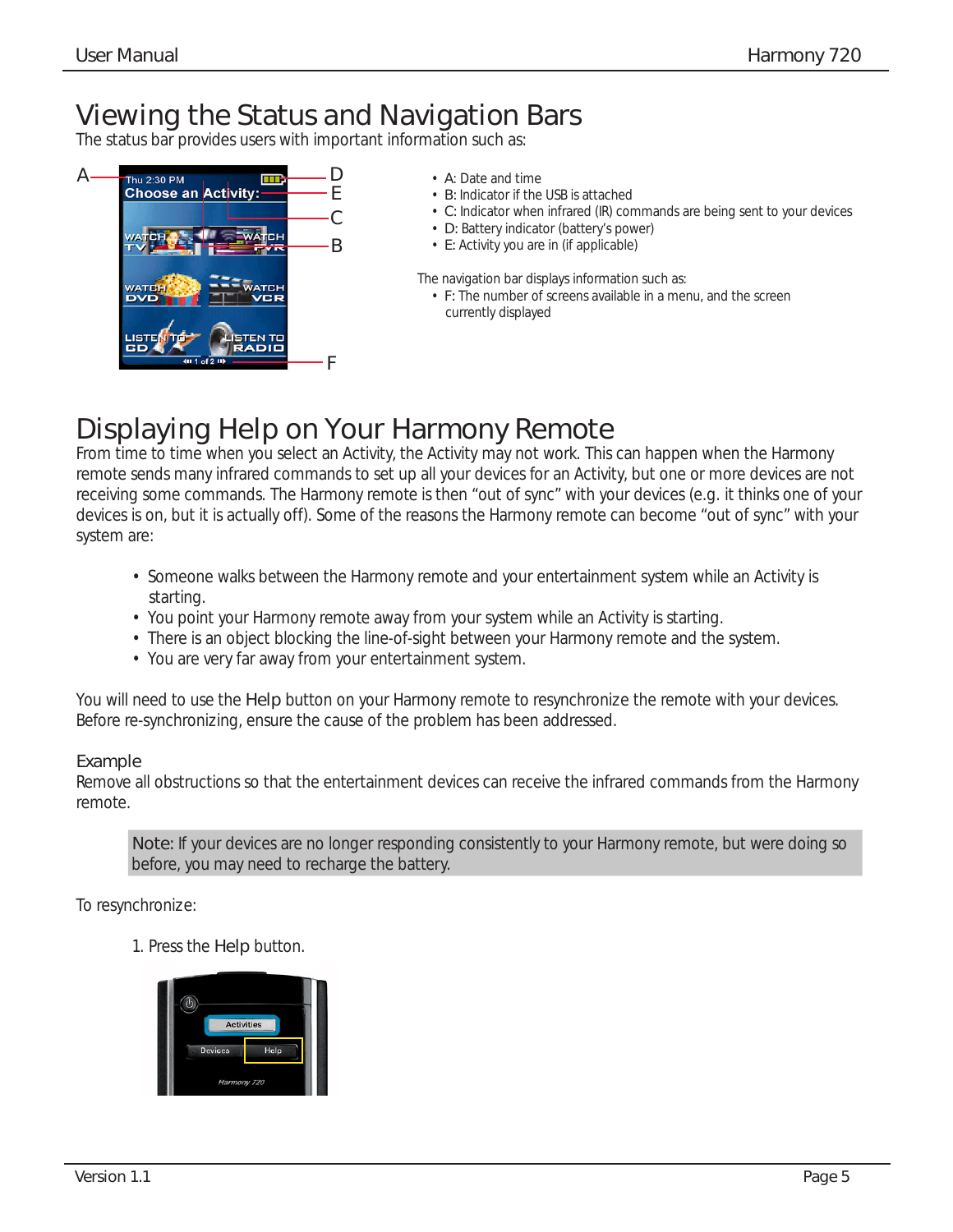<span id="page-7-0"></span>2. Answer the questions on the remote's display by selecting Yes or No. If you answer no to any question, the Harmony remote will resend the necessary command and ask you the same question again.

When you are done, the Harmony remote will be "synchronized" with your devices again.

## **Types of Help Available**

You can customize the Help button on your Harmony remote to provide one of the following types of help:

• Smart help

Asks questions about the devices that are on during a specific Activity.

 • Full help Asks questions about all the devices in your system.

Select Full help if you find devices aren't being controlled the way you want them to and the help on the remote is not asking you questions about these devices.

Use the Harmony Remote Software to select the type of help you want.

## **Using the Remote Assistant**

Extra help is available from your remote by turning on the Remote Assistant.

While the Help button helps you solve device problems within an Activity, the Remote Assistant teaches you how to use your Harmony remote. The following is an example of the type of help the Remote Assistant offers:

#### Example

If any devices are not set up correctly, press "Help" now.

Use the Harmony Remote Software to turn on/off this feature.

## **Controlling Individual Devices**

This section provides you with an overview of three modes you can use to access the specific features of each device.

### **Device Mode**

Press Devices to enter device mode. Device mode gives you access to all the possible commands for each device included in your Harmony remote configuration. To access device mode you do not need to be in an Activity. However, you should never need to use Device mode during normal use of your Harmony remote. This mode should only be used to send a specific command to a specific device.

You can eliminate the use of device mode by customizing your Activities.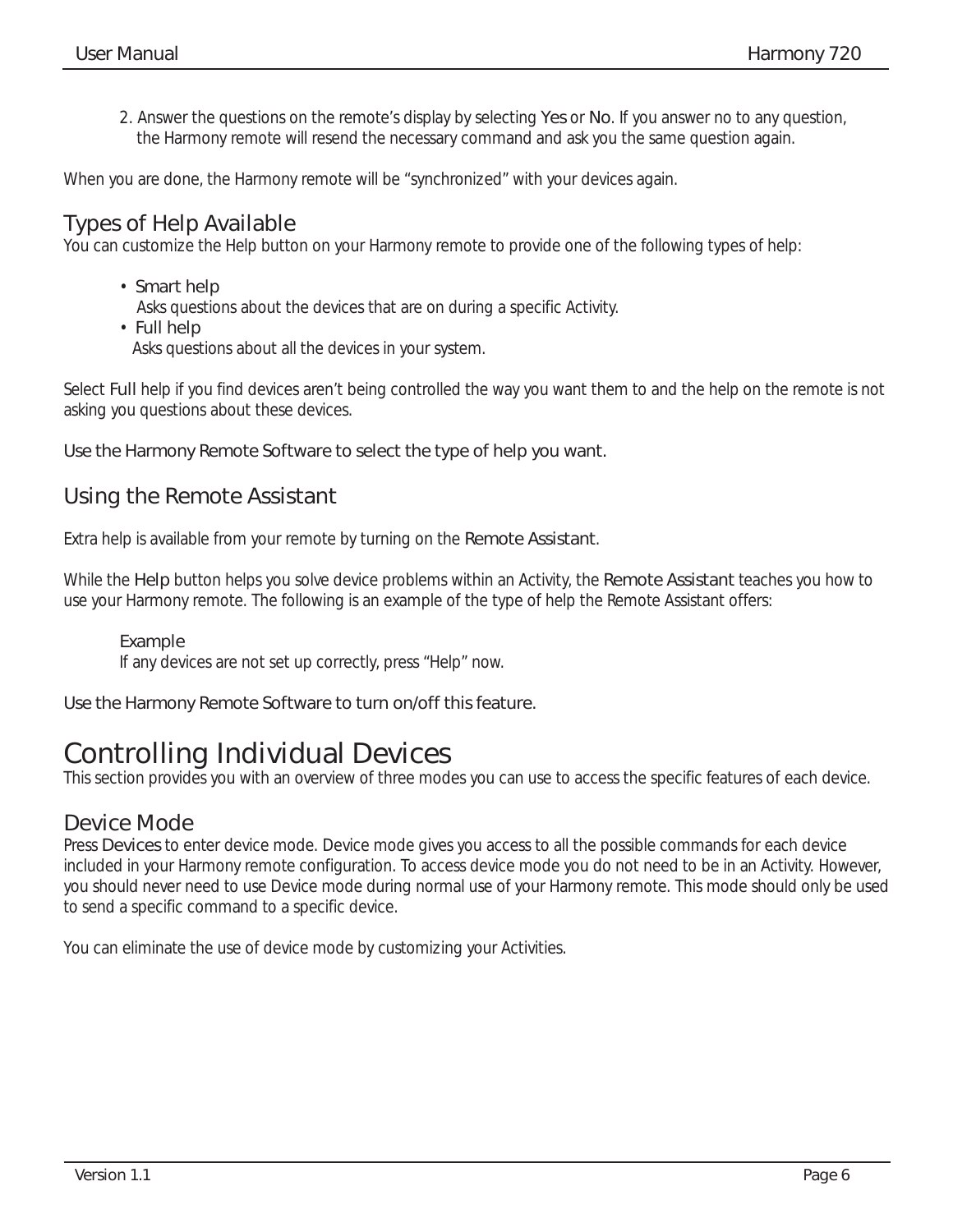#### <span id="page-8-0"></span>Example

You can put commands on the display or customize specific buttons for the commands.

#### See [Customizing Your Harmony Remote.](#page-9-0)

At any time, press Devices to switch into Device mode. Once in this mode, the Harmony remote will display a list of all the devices you have in your configuration. Select a device from the list and the Harmony remote will only control the device features for the device.

#### Example

 If you choose Television as the device, the number, volume and channel buttons will all control your television.

Press Devices again to return to exit Device mode.

## **Using the Smart Buttons**

While there is a default setting for the buttons in most Activities, you can customize these buttons to send different commands. [See Changing the Behavior of Buttons Within an Activity.](#page-10-0)



## **Using System Options**

Press System Options on your Harmony remote to:

- Set the time and date.
- Turn the slide show on/off.
- Temporarily turn the Remote Assistant on/off (available only if you selected the option under Remote Preferences on home in the Harmony software—see [Using the Remote Assistant.](#page-7-0))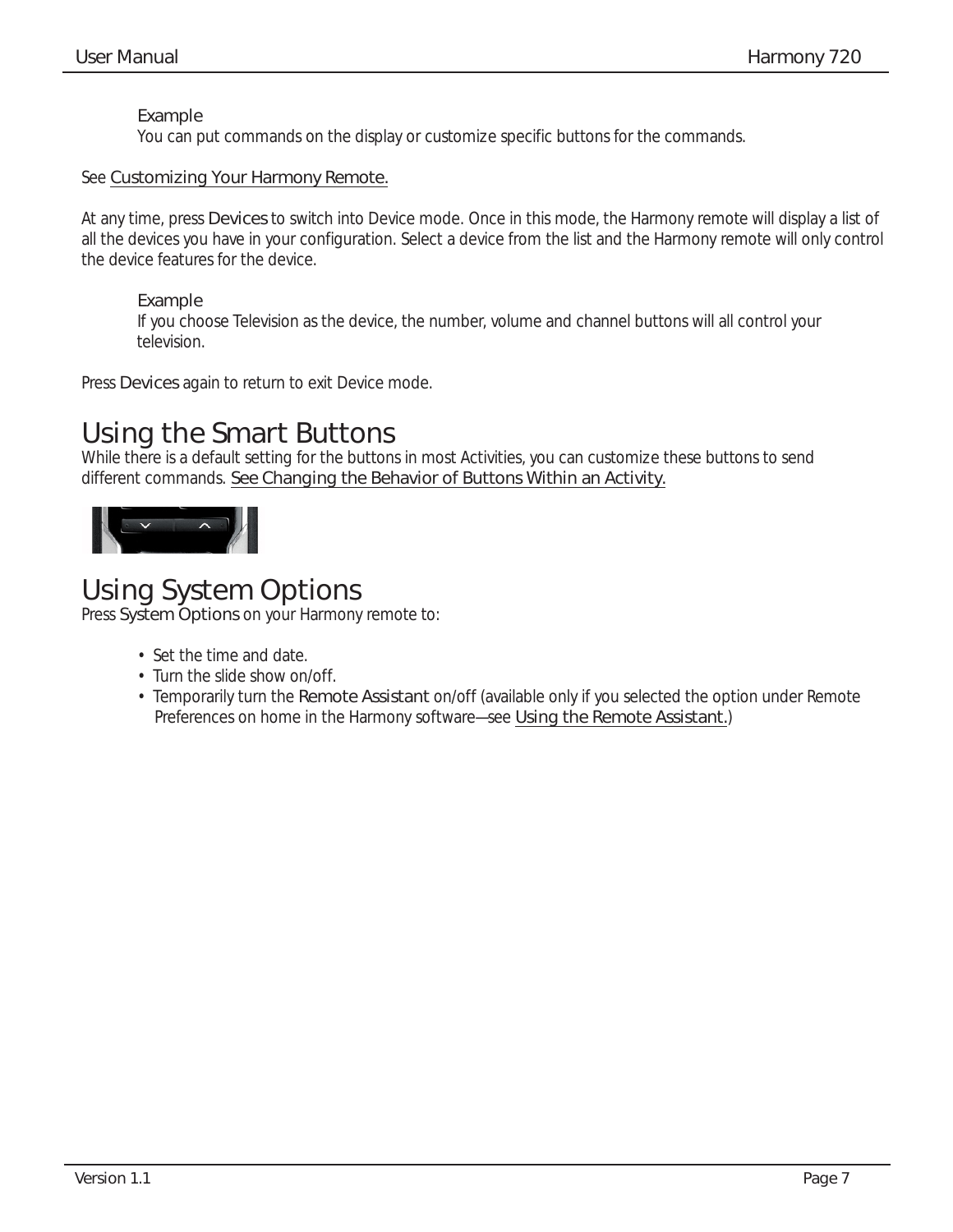## <span id="page-9-0"></span>**Customizing Your Harmony Remote**

All customization of your Harmony remote is done from the Harmony remote software:

Use the Harmony remote software to:

#### Troubleshoot

• Click Troubleshoot when your Harmony remote isn't controlling your system correctly.

#### view Activities

- Click Activities to add or delete Activities.
- Click an Activity icon to change the specific settings (e.g. the name of an Activity) for an Activity.

#### Example

 To have more than one Activity of a given type (e.g. If you have both a cable converter and a satellite receiver, you can add a second Watch Television Activity) click Add an Activity. When you're done, rename the Activities to help you distinguish between them (e.g. For the Watch Television Activity you could rename one from "Watch Television" to "Watch Cable" and the other to "Watch Satellite".)

#### view Devices

- Click Devices to add or delete entertainment devices.
- Click a device icon to change the specific settings for a device you have already set up.

#### view Remote Preferences

• Click Remote Preferences to change the remote's settings.

#### Get support

• Click Get Support to view a list of support tools and services we offer.

#### Update Remote

• Click Update Remote after you have made changes your configuration or settings. This will ensure you have the latest configuration and settings on your Harmony remote.

### **Customizing the Display on the Harmony Remote**

This section provides information that will help you to customize the commands and options listed on the Harmony remote's display.

The LCD screen resolution on the Harmony Remote is 160 x 128 pixels.

The Harmony remote comes with a set of defaults, which you can change to make the display look the way you want it to:

- Select or add your own backgrounds for the display.
- Add your icons for your favorite channels (you can upload your own icons up to a maximum of 160 KB (file size), and 24-bit .png, .bmp, .jpg, or .gif .)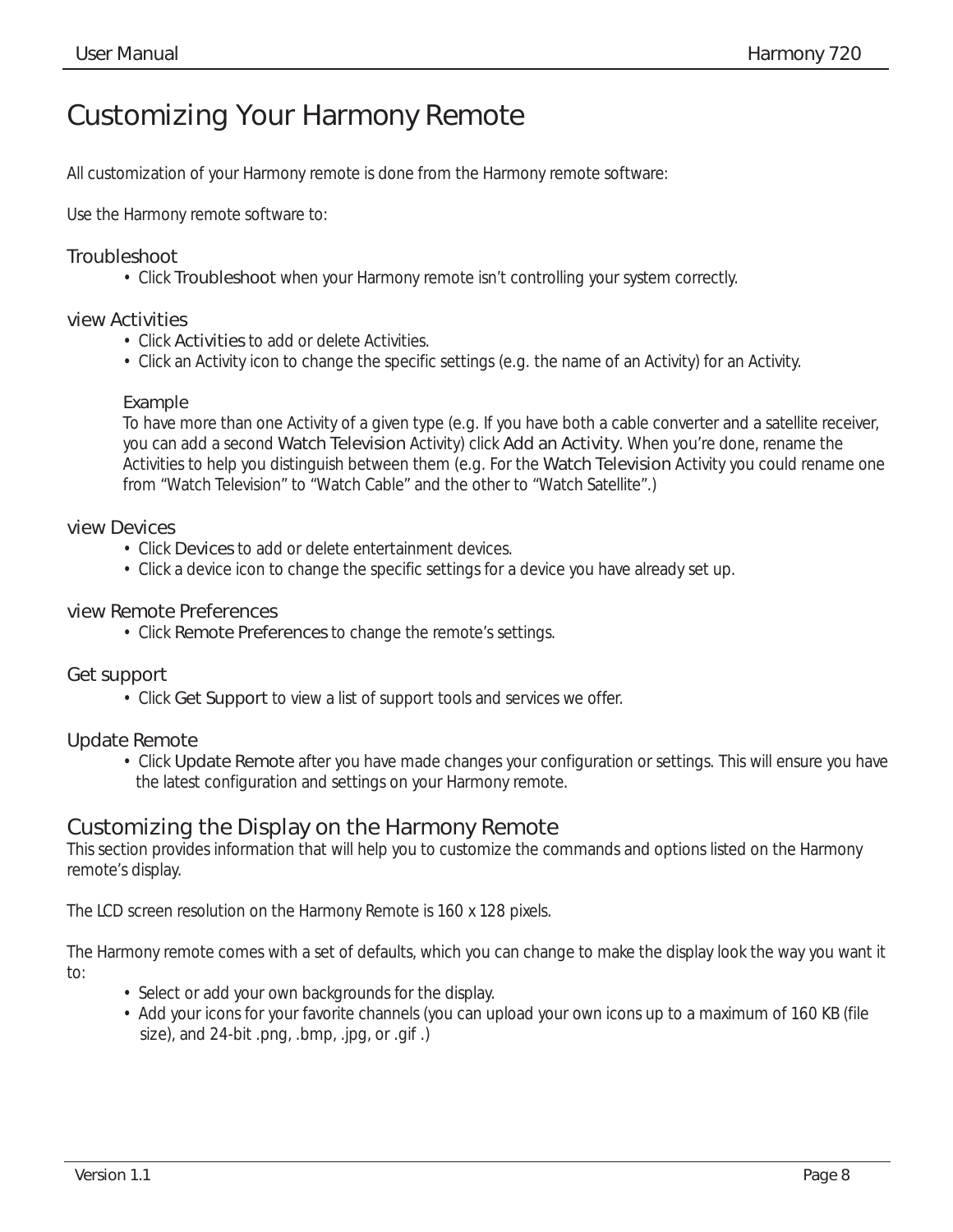- <span id="page-10-0"></span>• Select one of the default themes.
	- A theme consists of a font style, background, layout, and icons (for Activities and Devices)—choose a theme that best suits you.
	- Layout is the number of selections (3 or 6) displayed on the display
- Add your own slide show to the display.
	- You can use the default backgrounds or your own background images to create your own slide show. The slide show displays while the remote is in the base station. See [Using System Options](#page-8-0) for more information on turning the slide show on and off.

Use the Harmony Remote Software to make Harmony remote's display look the way you want it to. You can change the background or the slide show images.

### **Adding your Favorite Channel Icons**

You can customize the display for your Favorite Channels menu by adding your own icons and setting an icon to appear next to one of your Favorite Channels.

Use the Harmony Remote to add your favorite channels and icons to the Harmony display.

### **Changing the Behavior of Buttons Within an Activity**

When you select an Activity, the Harmony remote will:

- Turn on all the correct entertainment devices
- Set the device inputs correctly
- Set up the remote's buttons to control the Activity

Based on our knowledge of how each of your devices is controlled, the Harmony remote will make its best effort to match all the buttons you need to control an Activity.

However, there may be some commands you want to add to buttons or access via the display. Commands can be added to buttons quickly and easily by customizing any Activity to change the behavior of buttons.

Use the Harmony remote to change the behavior of buttons.

#### The change behavior of buttons feature shows you the:

- Buttons that have a command associated with them
- Device being controlled
- Command being sent to the device

Use the Harmony Remote Software to set a button to send a command to more than one device at a time.

#### Adding Custom-Labeled Buttons

Use the Harmony Remote Software to:

- Add custom-labeled buttons to a device.
- Add a custom-labeled button for an Activity.

Custom-labeled buttons are displayed on the Harmony remote's display from left to right, top to bottom.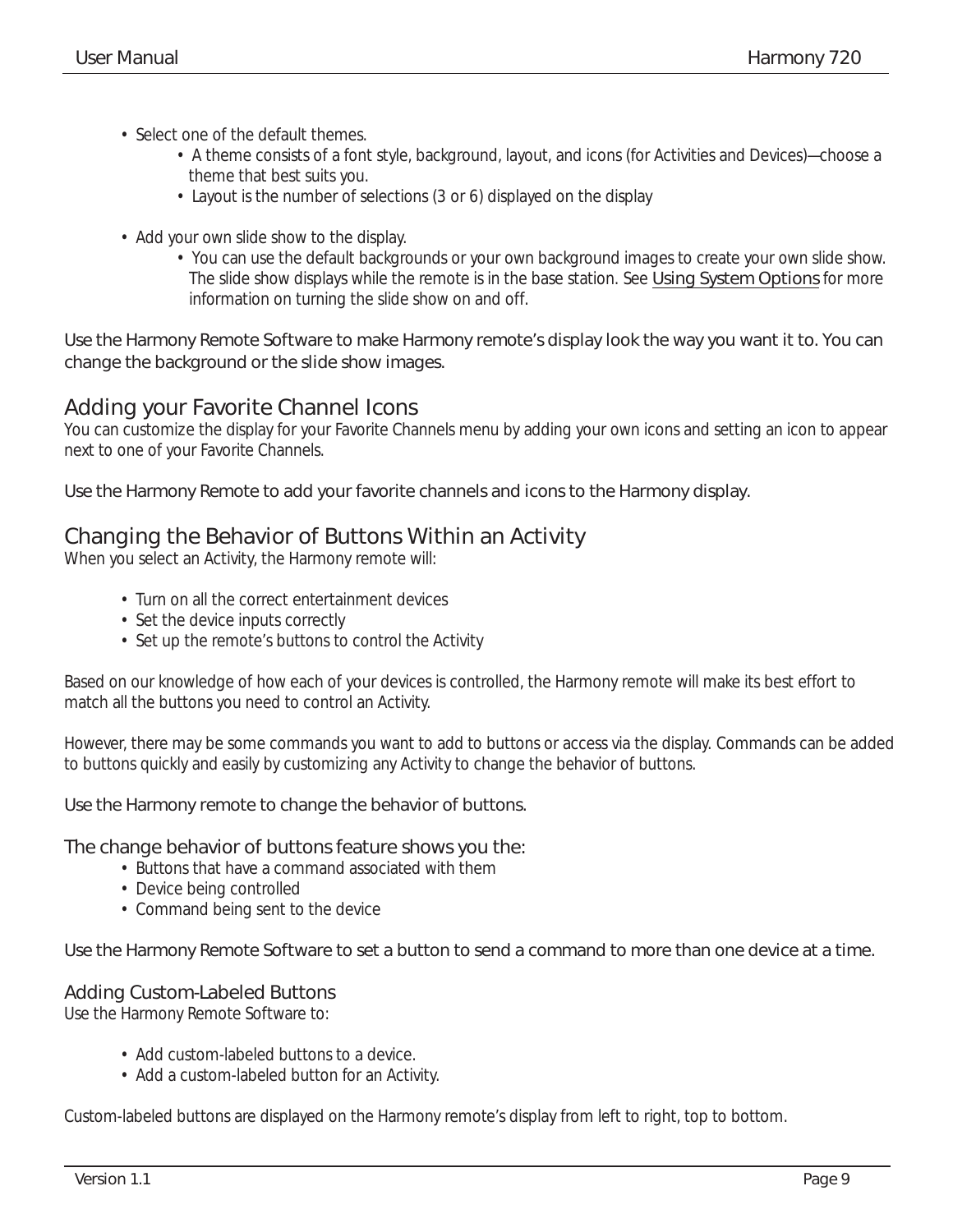## <span id="page-11-0"></span>**Changing the Settings for your Harmony Remote**

From within the Harmony software, click Remote Preferences, select Settings, and then click Next to change the remote's settings:

- Turn on/off Help on the remote/Remote Assistant (for additional information, see [Displaying Help on Your](#page-6-0) Harmony Remote.)
- Set the backlight timing (for additional information, see [Using the Tilt Sensor.](#page-5-0))
- Set the time-display format.
- Show/Hide the "Starting Activity" message (for additional information, see [Selecting an Activity.](#page-5-0))
- Turn on/off the tilt sensor (for additional information, see [Using the Tilt Sensor](#page-5-0).)

## **Learning Infrared (IR) Commands**

The Harmony remote can learn infrared commands from other remote controls, and should only be used in situations where the Harmony remote's infrared database does not already contain an infrared command you would like to use. Determine the device you would like to send the infrared command to:

- 1. From within the Harmony software, click Devices.
- 2. Click a device.
- 3. Select Learn infrared commands.

### **Using the Infrared Sensor**

The Harmony remote has an infrared sensor at the end opposite to the USB connector. The Harmony remote uses this sensor to learn commands from original device remotes.



- A: Your original remote
- B: Your Harmony remote
- C: Distance between remotes: 5-10 cm (2"-5") apart

The following steps outline what happens when you press a button on your original remote control:

- 1. The infrared sensor on the Harmony remote learns the infrared signal.
- 2. The Harmony remote uploads it via the USB cable (and your computer's internet connection) to the Harmony remote database.
- 3. The Harmony remote software will try to find a matching pattern for the infrared signal.
- 4. If no pattern is found, the signal will be stored as-is in its original format.
- 5. If a pattern is found, the Harmony remote software converts the signal into a format for convenient storage.

Either way, the signal is then available for you to assign to a button on your Harmony remote.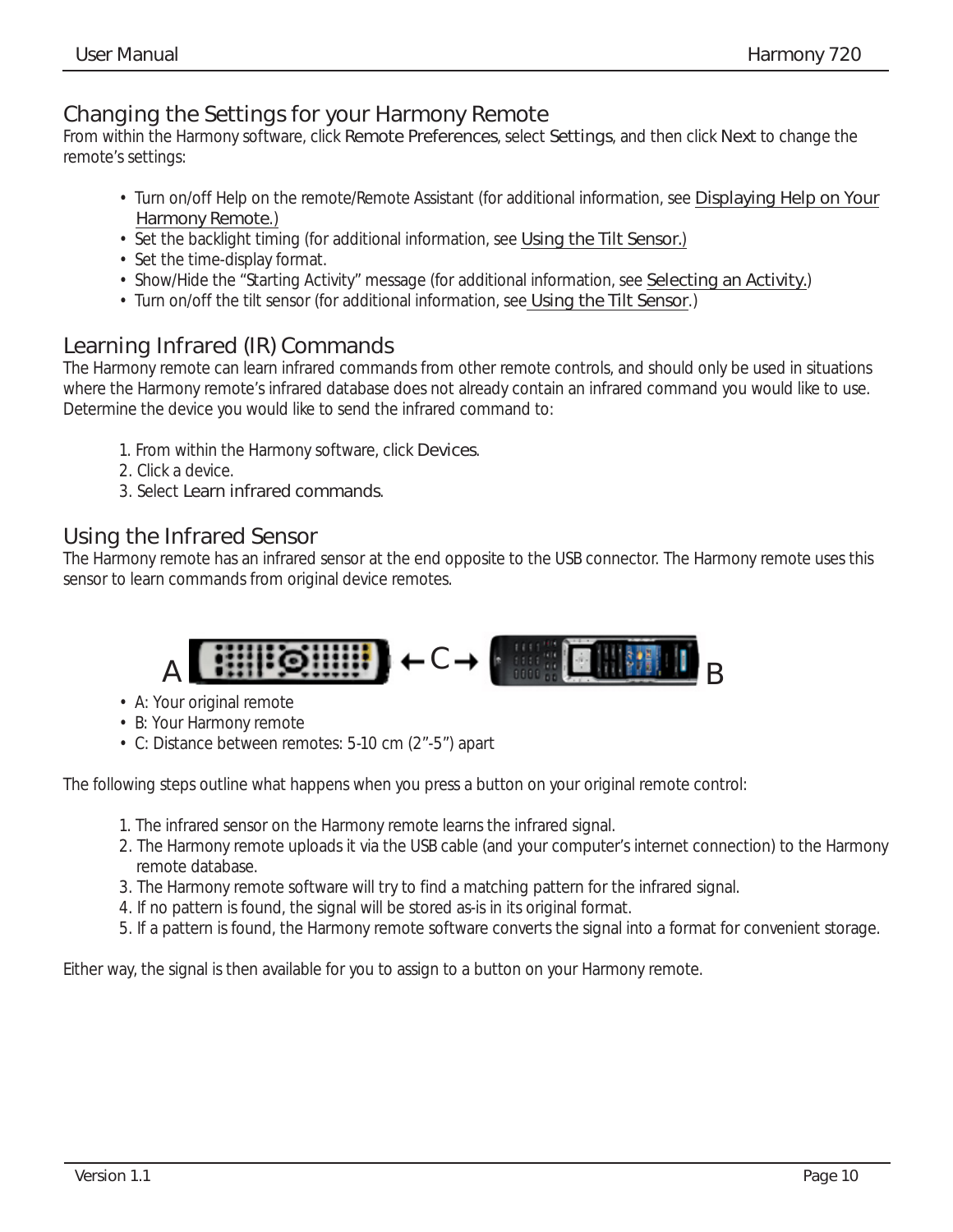## <span id="page-12-0"></span>**Naming an Infrared Command**

When you teach an infrared command to the Harmony remote, give the command a name. This way you can refer to this command by name in various locations of the online setup process. It is best to use the default names listed on the Learn infrared commands step so that automatic button function assignments can be applied to your Harmony remote.

#### Example

 If you teach the volume button infrared commands from your original remote control, name them "Volume Up" and "VolumeDown" (i.e. with no space, and capitalization as shown). The remote software looks for commands with these names to automatically assign them to the volume up and down buttons on the Harmony remote.

## **Naming Conventions**

When naming a command for which there is no default name on the Learn infrared commands feature, use the following naming conventions to make button assignment and sharing infrared commands easier:

- Do not use spaces or special characters such as /, & or \* in the name.
- Capitalize the start of words (e.g. NextDisc, ModeDigital).
- Start the command name with its main function (e.g. VolumeRearUp, VolumeRearDown, VolumeFrontUp, VolumeFrontDown). This helps group related commands in lists.
- For infrared commands that select inputs (e.g. on a stereo receiver), start with the prefix "Input". Do not name the input based on what you have connected to your device, rather name it based on what it is called on the front of the device, or on the remote control (e.g. InputAux, InputVideo1, InputTape, InputDVD, Input VCR).